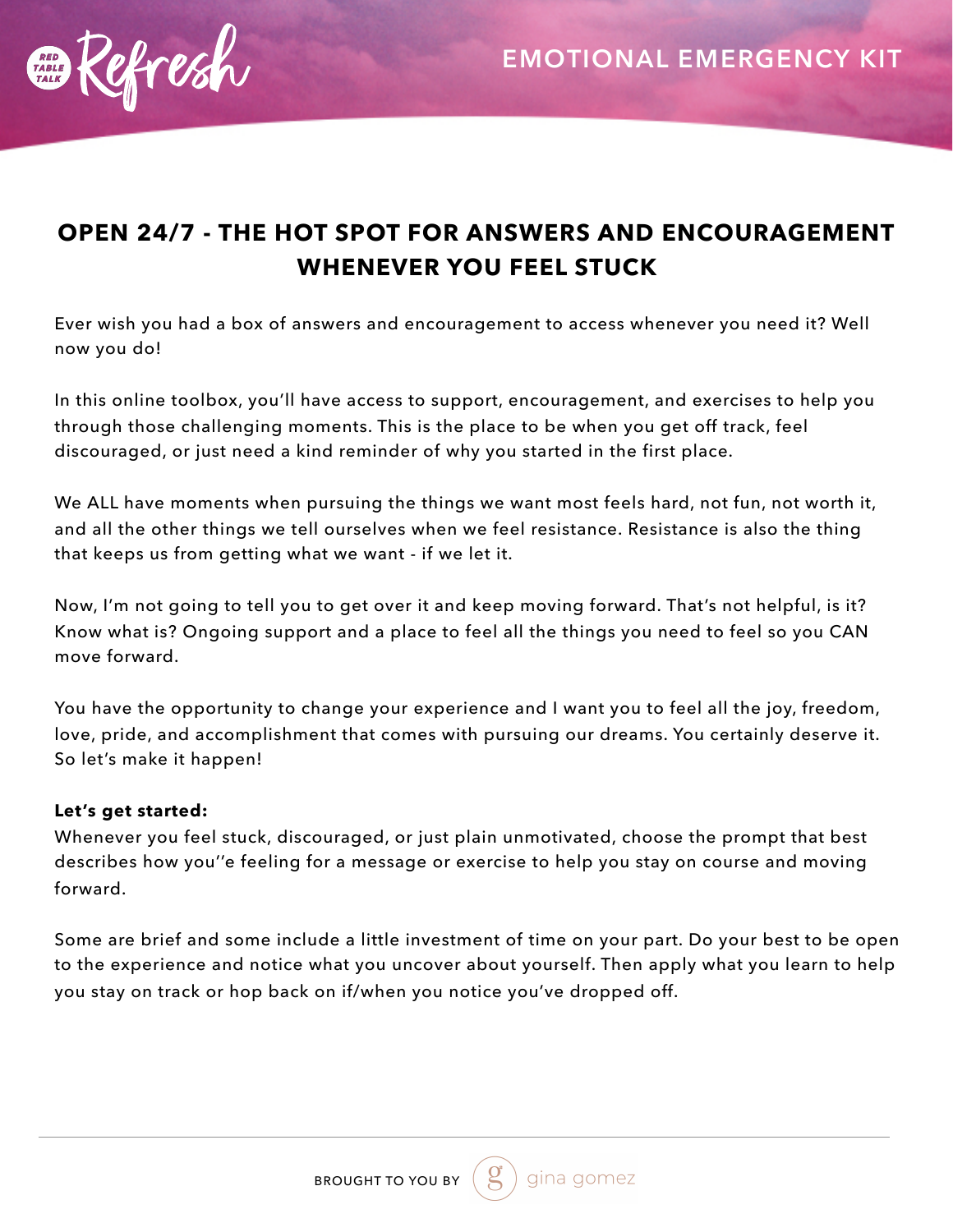

#### **If you only remember one thing, remember this:**

If you do happen to find yourself losing focus or consistency, no beating yourself up for not sticking with it. Got it? Instead, use it as an opportunity to ask yourself what's really holding you back and then ask what the best that can happen if you take the next step. (Even the smallest steps forward count!)

Ready to dive in? Here we go!

#### **• "I just made a huge decision. What on earth was I thinking?"**

Oh, I've certainly been there. It felt like the right thing at the time. Now the feelings and fear are looking for a new place to settle, but not for long. The truth is it probably felt like the right thing, because in your heart of hearts, you know you're deserving of happiness and all the good things you long for when you let yourself think about it.

Can you take a moment to think of a time when you thought something wouldn't work out and it actually did work out? How about a time when it worked out even better than you had hoped or expected?

What if this time is even better than THAT? Are you willing to hang in there a little longer and see what happens? (Please say yes!)

I believe in you and know you're capable of great things because of what you've been through and what you've accomplished. You're strong, capable and deserving.

Now will you say yes?

Love,

Your Inner Self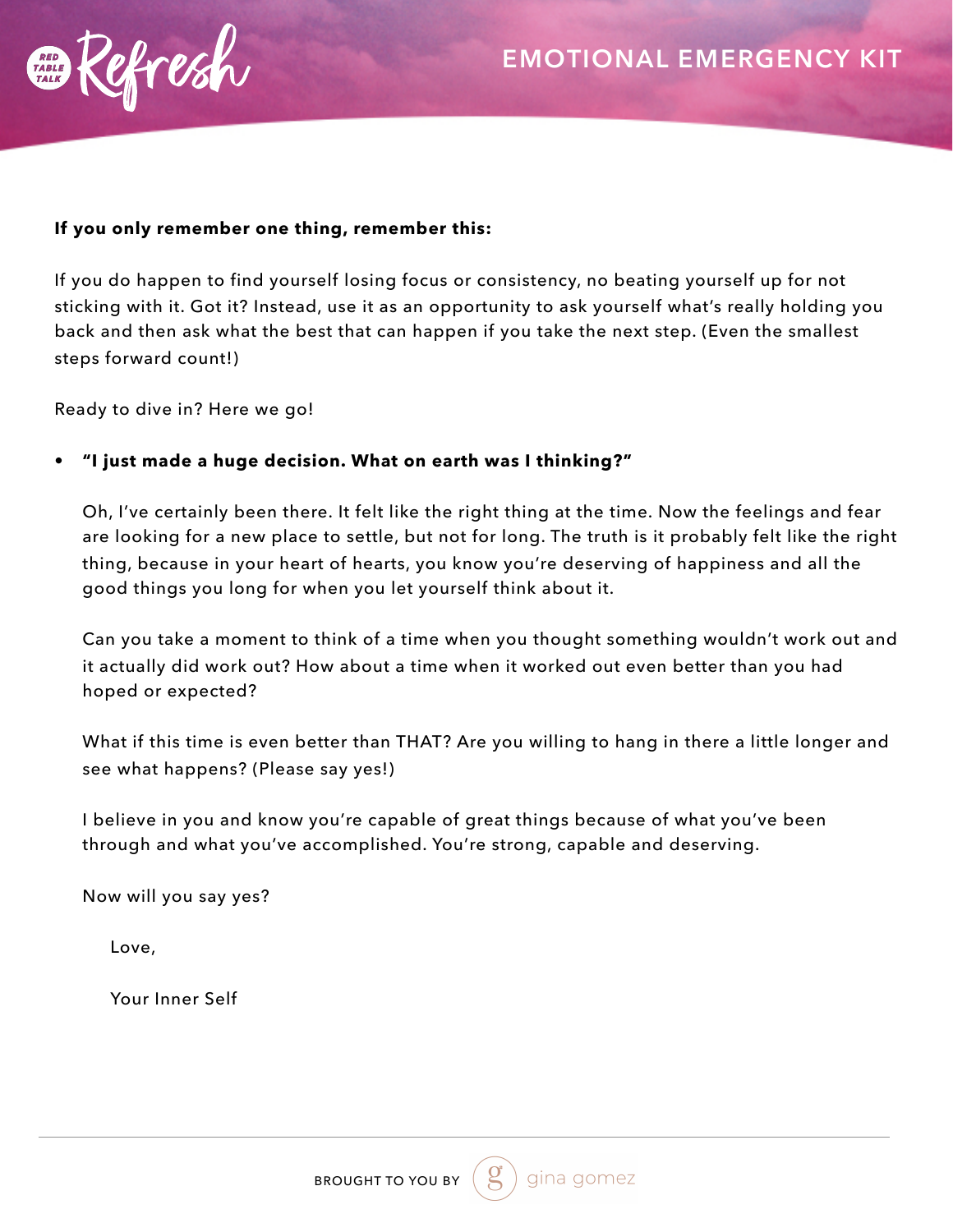

### **• "I don't think I can do this…"**

First things first, breathe. Seriously. Take a few deep breaths in and let them out. It will help all the uncomfortable feelings and thoughts you may be having.

Alright, let's look at what's going on.

You should know that everything you're feeling is totally normal. This matters to you and it should! All things that are near and dear to us bring up feelings that are sometimes so big we feel overwhelmed and shut down as a way to protect ourselves.

Know what else? As human beings, we're conditioned to choose behaviors and experiences that feel familiar. Sometimes that's good, like not running into the street into oncoming traffic. But other times it can be that we choose something that feels familiar but isn't necessarily the best thing for us, like a daily Venti choco mocha loca sugary thing.

What's my point? It's simple. You CAN do this. Know how I know?

Remember that thing you thought you'd never be able to do and did?

Remember the goal you set and didn't know if you could do it, but you kept at it and kept at it until you achieved it? And how about that time that one thing happened that was so much better than you expected and never thought would happen?

That's how I know.

Know what else I know? You're on the right track. You can take a pause at your emotional rest stop, but promise me you'll get back on the road. I've seen what's ahead and what I know for sure is that you don't want to miss it.

Keep moving forward. You're not running out of time, resources, and all the other things. You can do this! In fact, you ARE doing it.

Let's go, Superstar. I'm counting on you!

Love, Your Future Self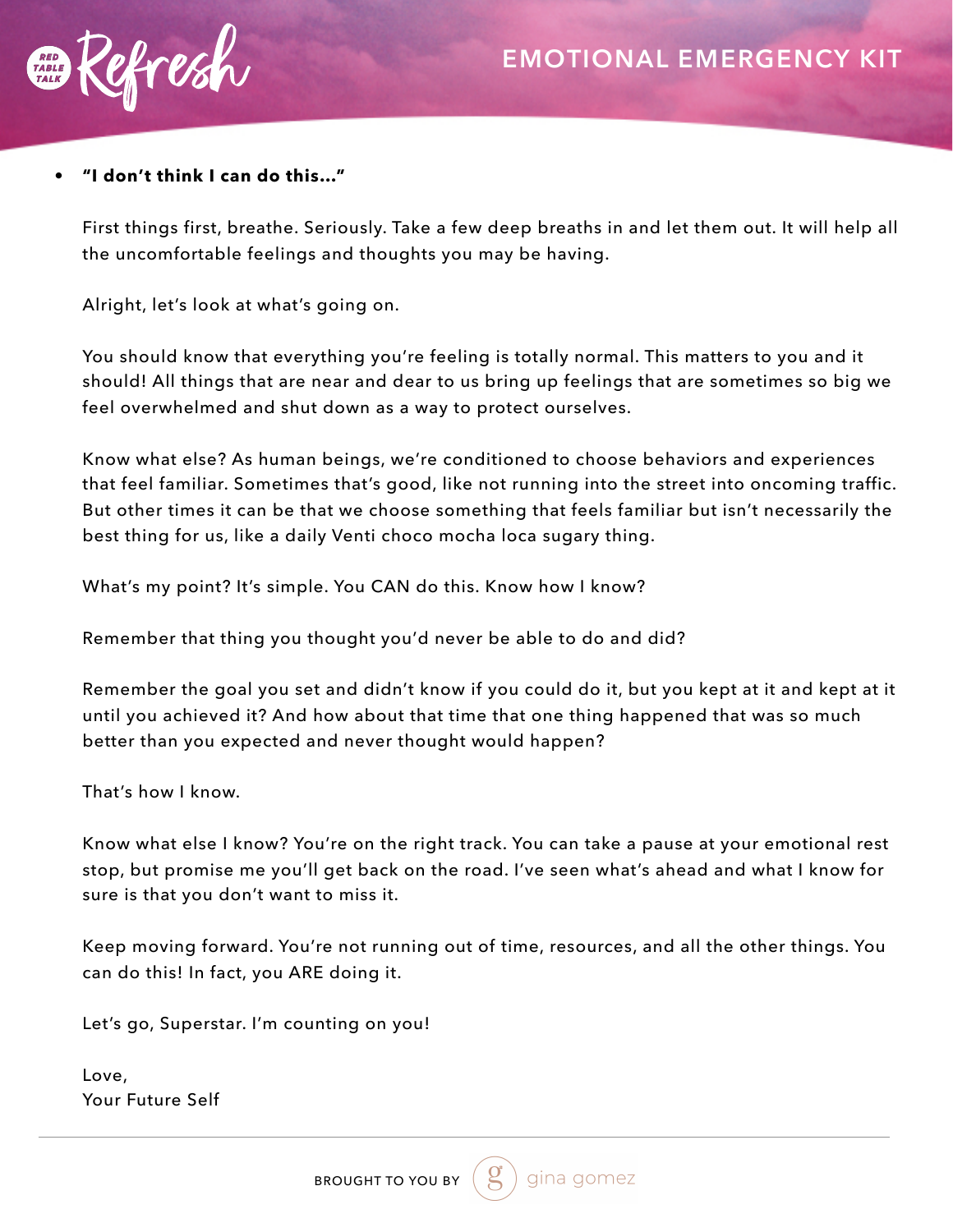

**• "I told someone someone about my plans for 2020 and didn't get the support I was hoping for…"** 

Ugh! That's so frustrating. EVERYONE has dreams. That's the good news. It's relatable that way, right? The bad news is that sometimes when someone we love has dreams that differ from our own they can threaten their beliefs and plans. When that happens, it can show up as unkind or unsupportive.

Here's a suggestion: Why not come up with a list of supportive contacts to encourage and remind you to keep chasing your dreams? Your dream team. (Get it?) Enlist some friends who are pursuing their own dreams and people who have similar dreams. Follow accounts on social media that inspire and motivate their community.

Need some help? I thought so. Here you go:

- **•** @adriennebanefieldnorris
- **•** @jadapinketsmith
- **•** @willowsmith
- **•** @redtabletalk
- **•** Add partners? I.e. support groups, communities mentioned in prior episodes LGBTQ, Domestic Violence, etc.
- **•** Prior guests? (Also bridges back to episodes and increases views.)
- **•** Not sure how this will be set up. If the lesson/exercise has my name on it, you're welcome to include me on the list: @iamginagomez

### **• "This is harder than I thought…"**

I know what you mean. Why can't dreams be easy? Well for starters, we probably wouldn't value and appreciate it as much.

But what if there was something you could do to make it feel easier? Or at the very least, give you a little reprieve while doing the good work?

I've got you. It's time to do a little celebrating. Here's what you're going to do: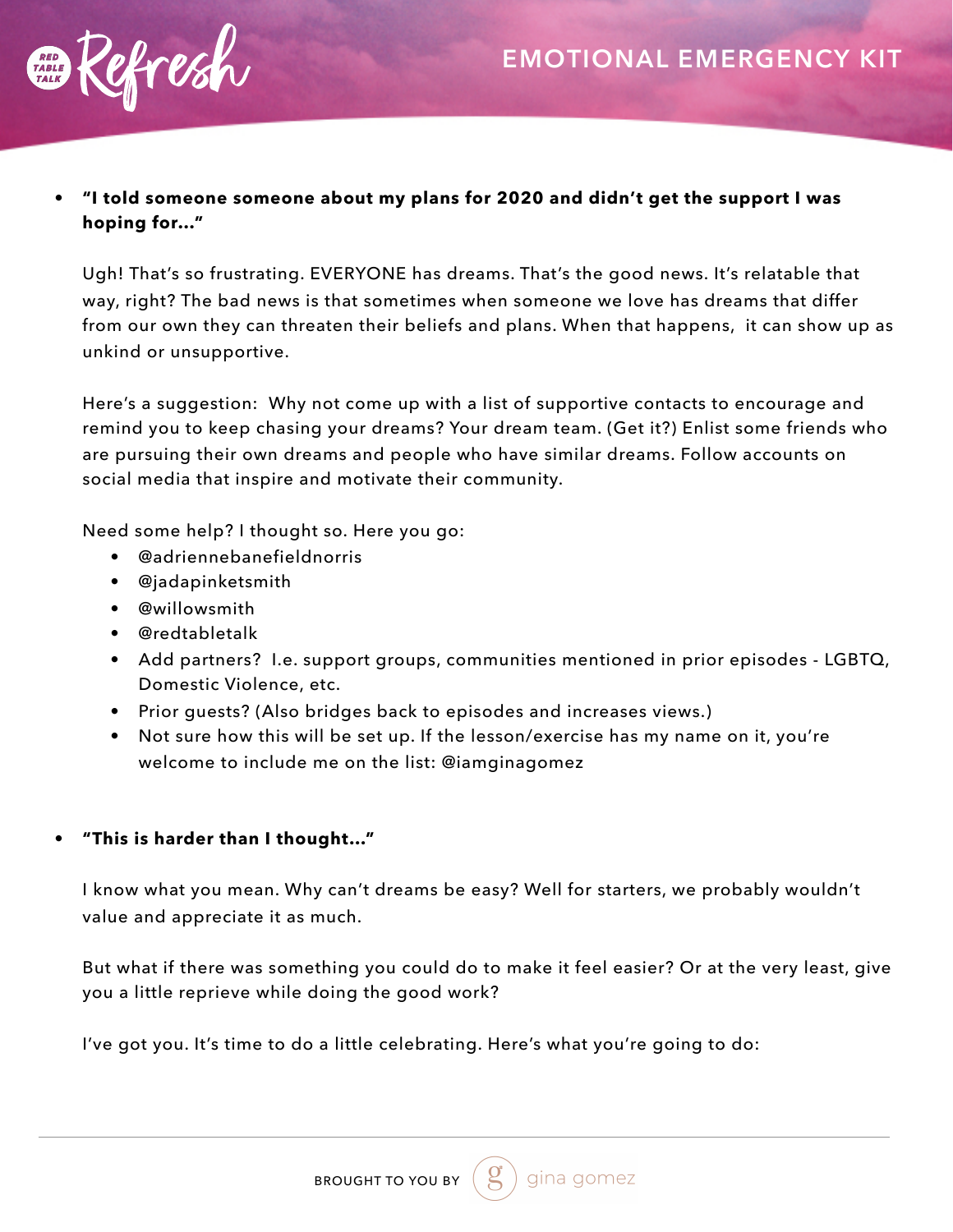

In the space below, make a list of all the things you've done so far to work towards your goal. Doesn't matter if they are significant or have gotten results. Any action that gets you closer to your goal goes on the list.

**EXTRA CREDIT:** Sadly, this doesn't bump up your credit score, but it does bump up your feel good score. Once you've finished your list, take some time to celebrate all the good progress you've made so far. If you're on social media, post a pic that represents your celebration, accomplishments, or something positive about all the good work you're doing. Don't forget to tag us! #RTTRefresh #redtabletalk

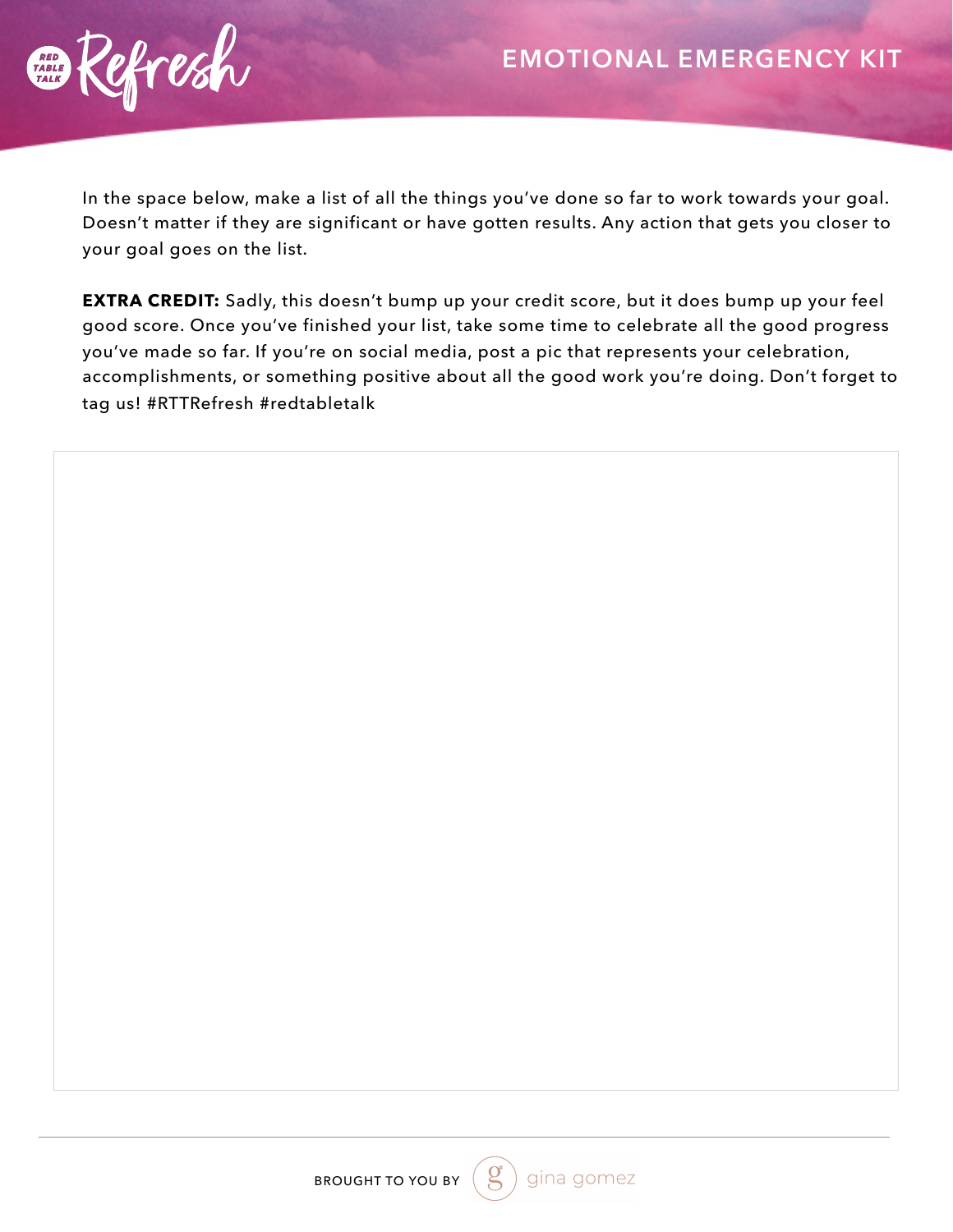

### **• "I'm doing my part, but not seeing results. What gives?"**

I've got you. That can feel super frustrating and even bring up thoughts around whether or not it's worth it to keep going. (FYI - It's always worth it.) It reminds me of when I was a little kid and when it was getting close to my birthday the days leading up to it would feel like forever and sometimes like it would never get here. If I had something to keep me occupied in the meantime, the big day seemed to arrive much faster.

So let's "speed things up" with an exercise. We'll call it, In the Meantime. In the following text box, list at least 10 things you can do while you're pursuing your goals and dreams. This creates space for allowing. Allowing all the things you're working toward to meet and greet you.

Need some help getting started? Here are three things you can do, you know, in the meantime:

- **1.** Make a list of all the things that are going well in my life right now
- **2.** Do something kind for someone else without being asked (even a total stranger)
- **3.** Make space for the thing you want. If you want to be an award winning photographer, go out and take some photos or clear a shelf at your place for those awards you plan to receive.

## **Now you. Ready? Start listing!**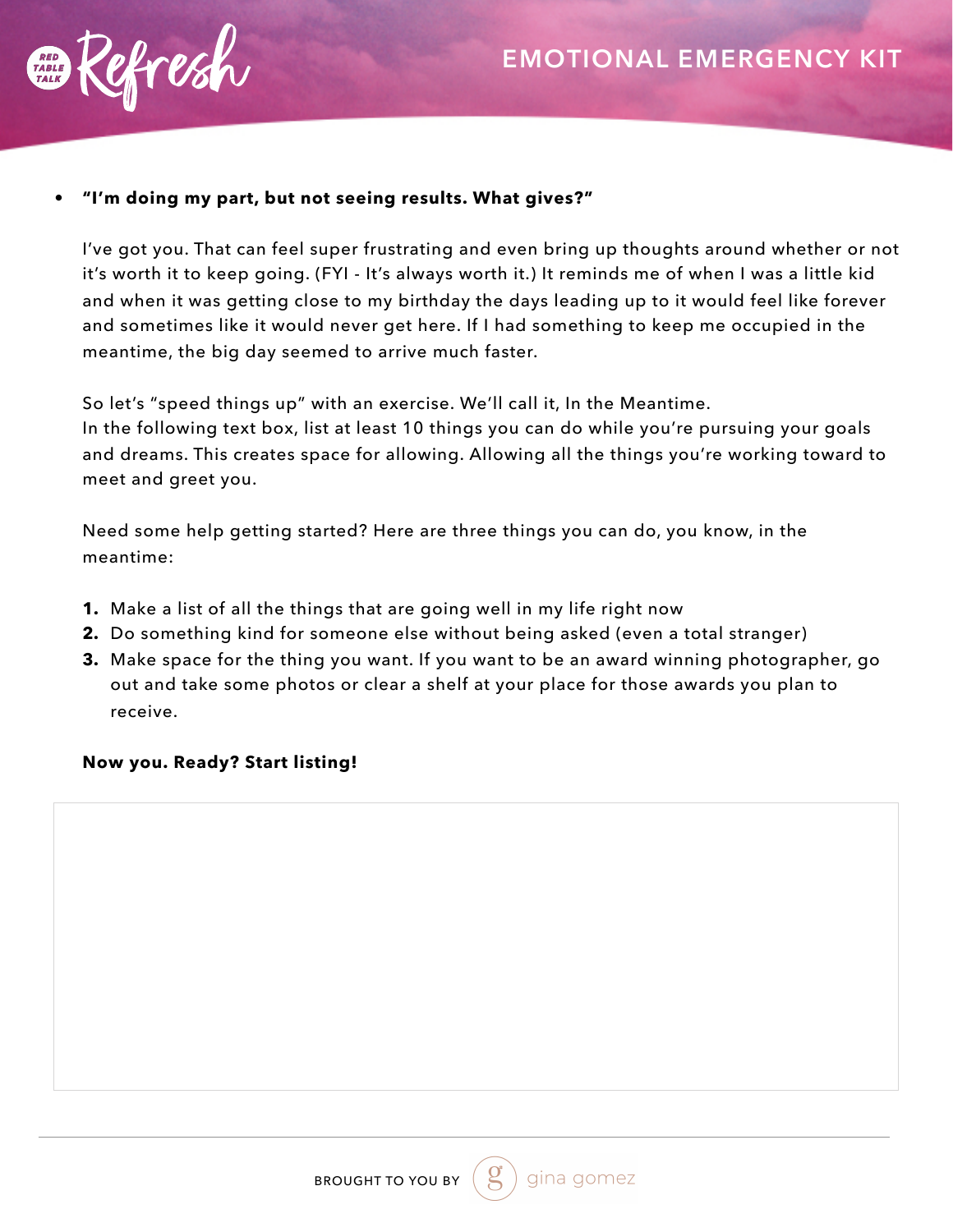

Share your success! Got something to celebrate or an "in the meantime" you want to show off on social media? Be sure to tag us! #RTTRefresh #redtabletalk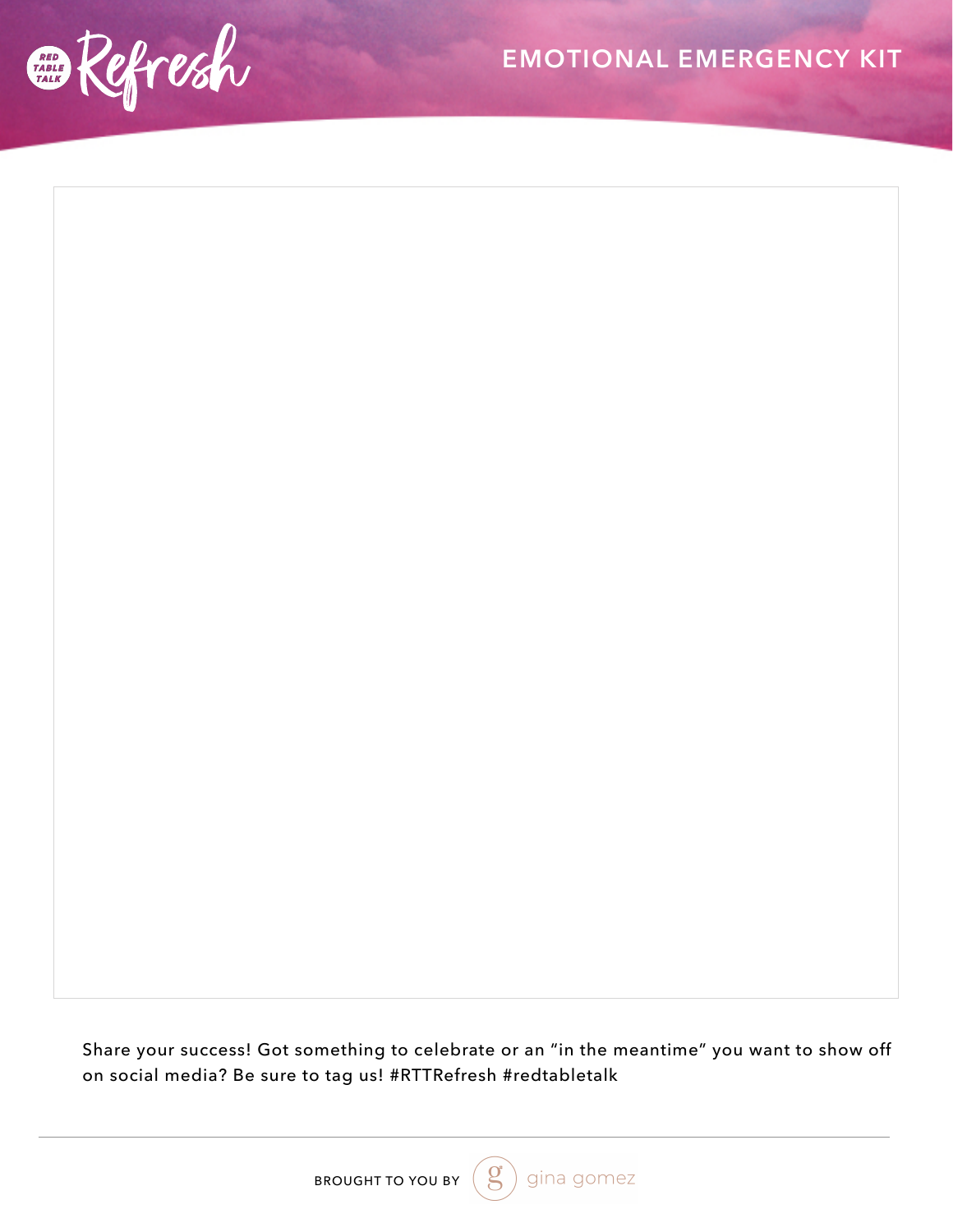

**• "I want it. I just don't have the time to stick with this…"** 

Ok, then. Here's a list of 10 reasons why you can make time to stick with it. Ready? Here we go:

- **1.** You're deserving.
- **2.** You want this. You know it and I know it.
- **3.** You're capable of receiving and experiencing good things.
- **4.** If not you, then who?
- **5.** You're an example. In fact, you may be someone's motivation and inspiration.
- **6.** You can have your own success story just like anyone else. It's true!
- **7.** This may be your opportunity to turn a negative pattern into a positive one.
- **8.** This may be the start of a very long string of good things. The sooner it starts, the sooner the rest follows.
- **9.** You're allowed to be happy.
- **10.**You're already invested. Imagine what can happen if you see it all the way through.

Game time! This one is called, "I Only Have Time To…" Here's how it works: In the text box below, make a list of simple things you can do to keep moving forward. For example, "I only have time to set a timer for 5 minutes and read an article online that adds to my dream." It can be informative, educational, encouraging, or just plain fun - or hopefully all of those things! When you're done, commit to following through on at least one action item and don't forget to celebrate when you get it done. **Ready? Start that list!**

gina gomez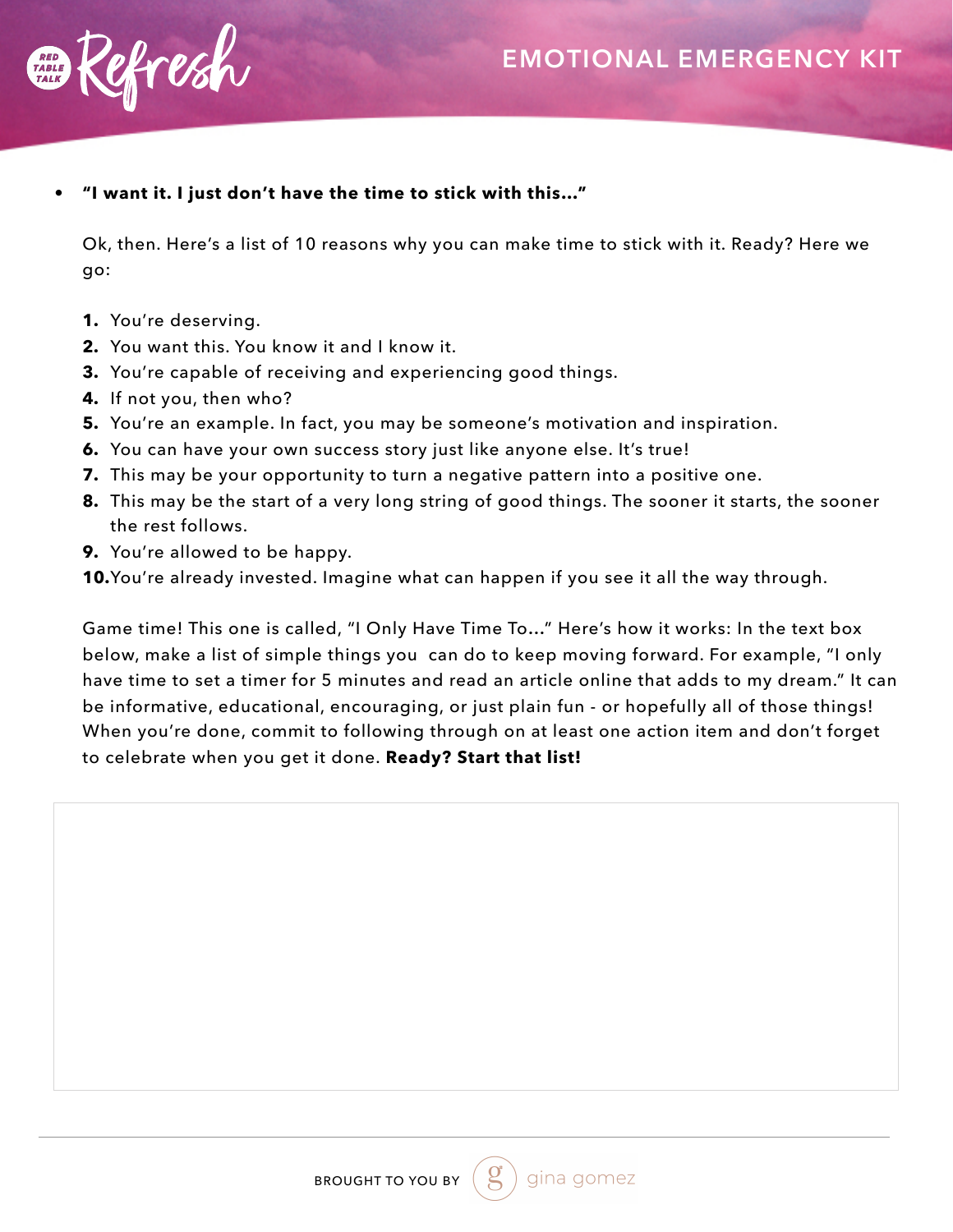

# **EMOTIONAL EMERGENCY KIT**



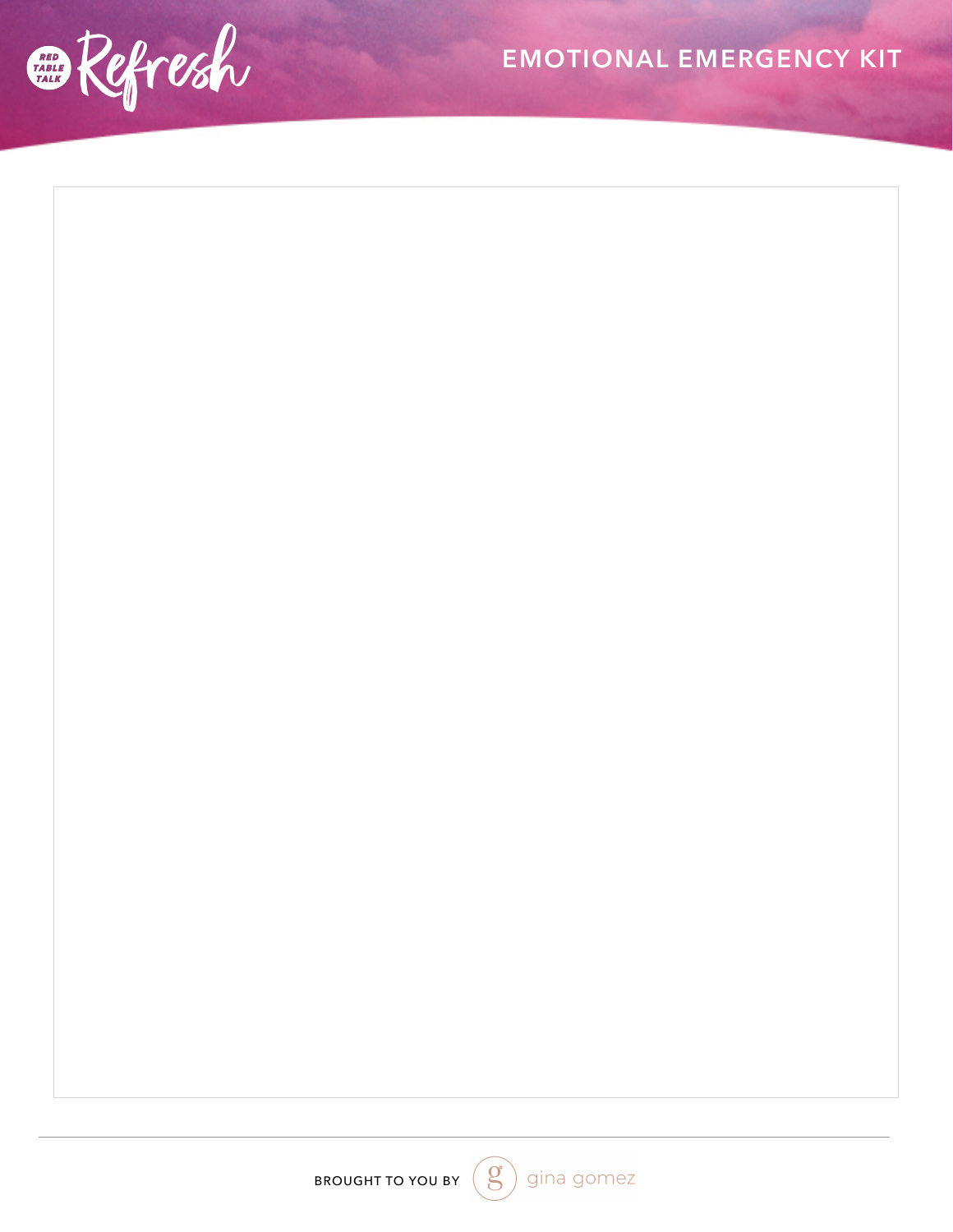

#### **• "It probably won't happen anyway…"**

If that's what you truly believe, you're probably right. However, I believe in you, so let's meet in the middle. That's right, we're having a party. An online Pity Party.

This is when we celebrate all the feelings including this resistance that's coming up right now. Why? Because it means this matters to you...and it should! So let's turn something negative into something to be celebrated in a light and fun way. **You ready? Let's get planning.**

Every party needs a theme. What's yours? If you need help, how about "Down, but not out"?

What kind of decorations will you have at your Pity Party? Will you have a smoke machine to add to the mood?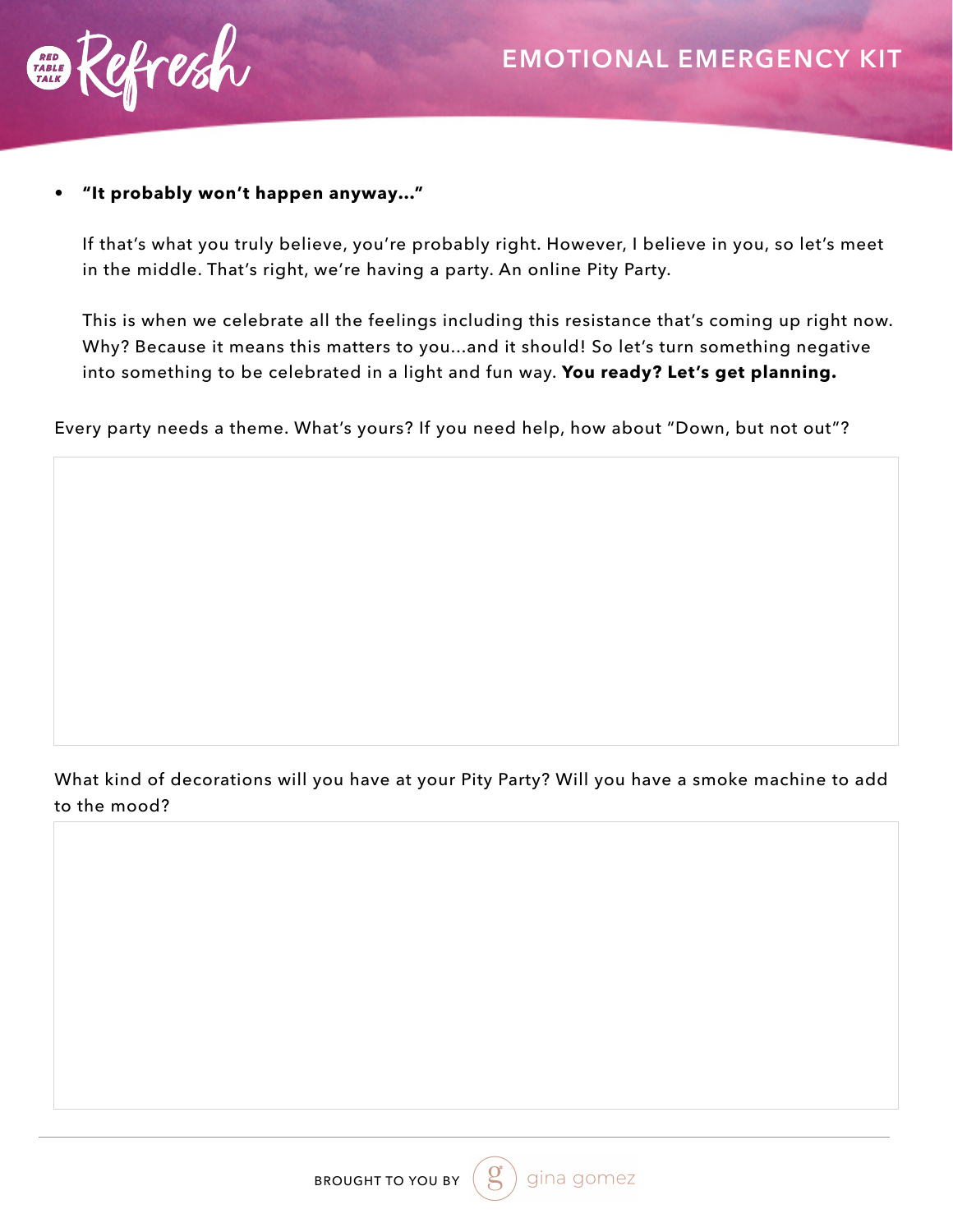

What kind of food will you serve? Some "Oh's"? Tostitos, Cheetos, Fritos. Some "Ah's"? Pizza, pasta, tortillas? Or a favorite meal filled with foods that nourish your body, mind and soul?

What music will you play? Need help getting started? Here you go:

- **1.** Switch Will Smith
- **2.** Free Your Mind En Vogue
- **3.** Tell Me Something Good Rufus
- **4.** The Choice is Yours Black Sheep
- **5.** Ain't No Mountain High Enough Marvin Gaye & Tami Terrell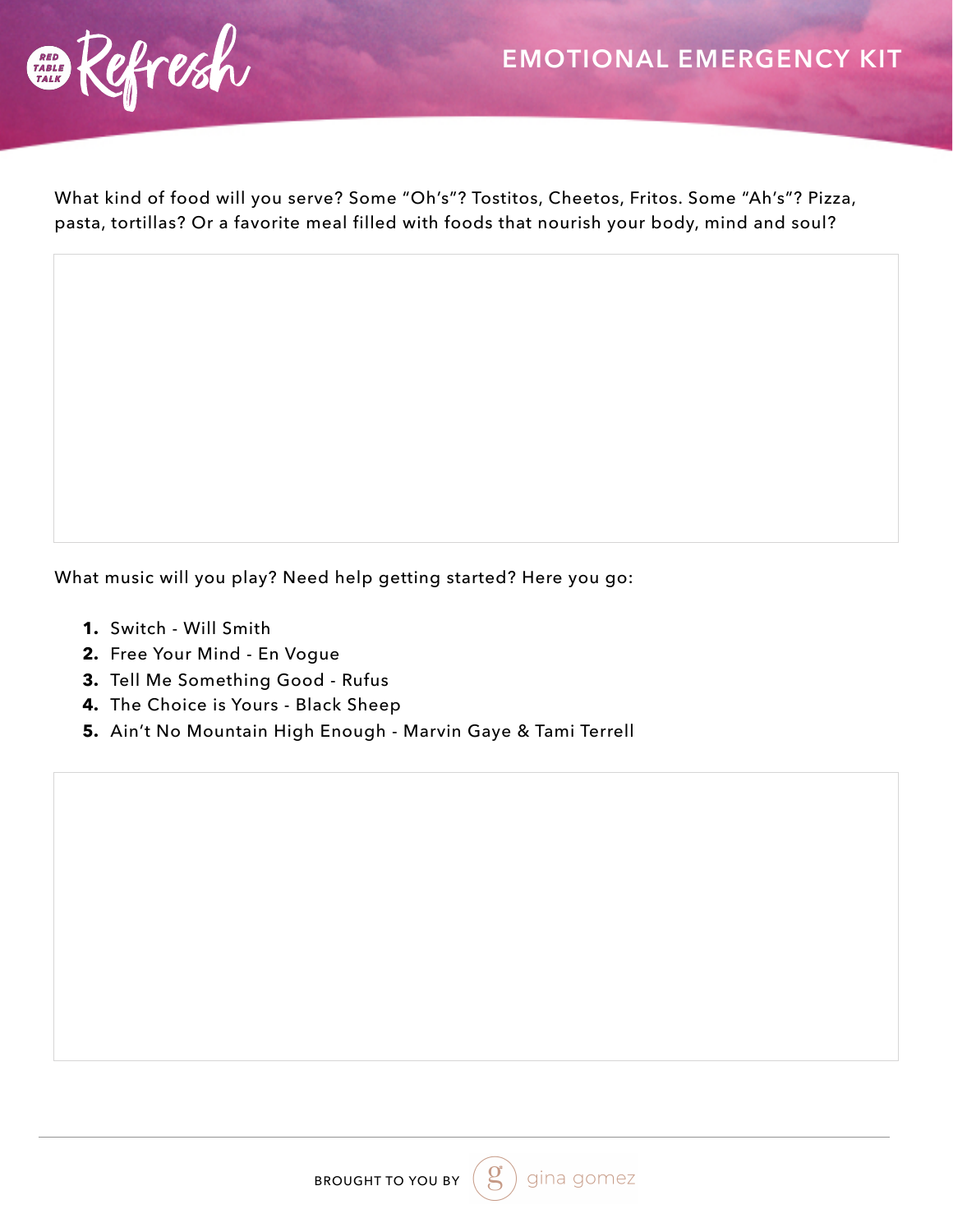

Oooh! Who will you invite? I'll tell you who's at the top of my list. Gammy. I feel like she'd know exactly what to do with me and I'd most likely agree with anything she'd say. How about you?

The pity party toast. Every good party deserves a good toast. We made it easy and wrote one for you. Grab your special glass of whatever bubbly (or non-bubbly) you prefer and read this out loud:

**Congratulations on a successful party. You're still in the game! Taking steps towards bettering our lives is rewarding and not without challenges. You're a role model for those who've yet to accomplish what you've done and who you're becoming. Because of it, people will look up to you and thank you for creating a path for others to walk. Let's raise a glass and toast your continued success!** 

Make sure you enjoy every minute. Before you know it, you'll notice yourself feeling better. The better you feel, the more likely you are to take action and keep going. The more consistent you are with taking action, the faster you'll see results.